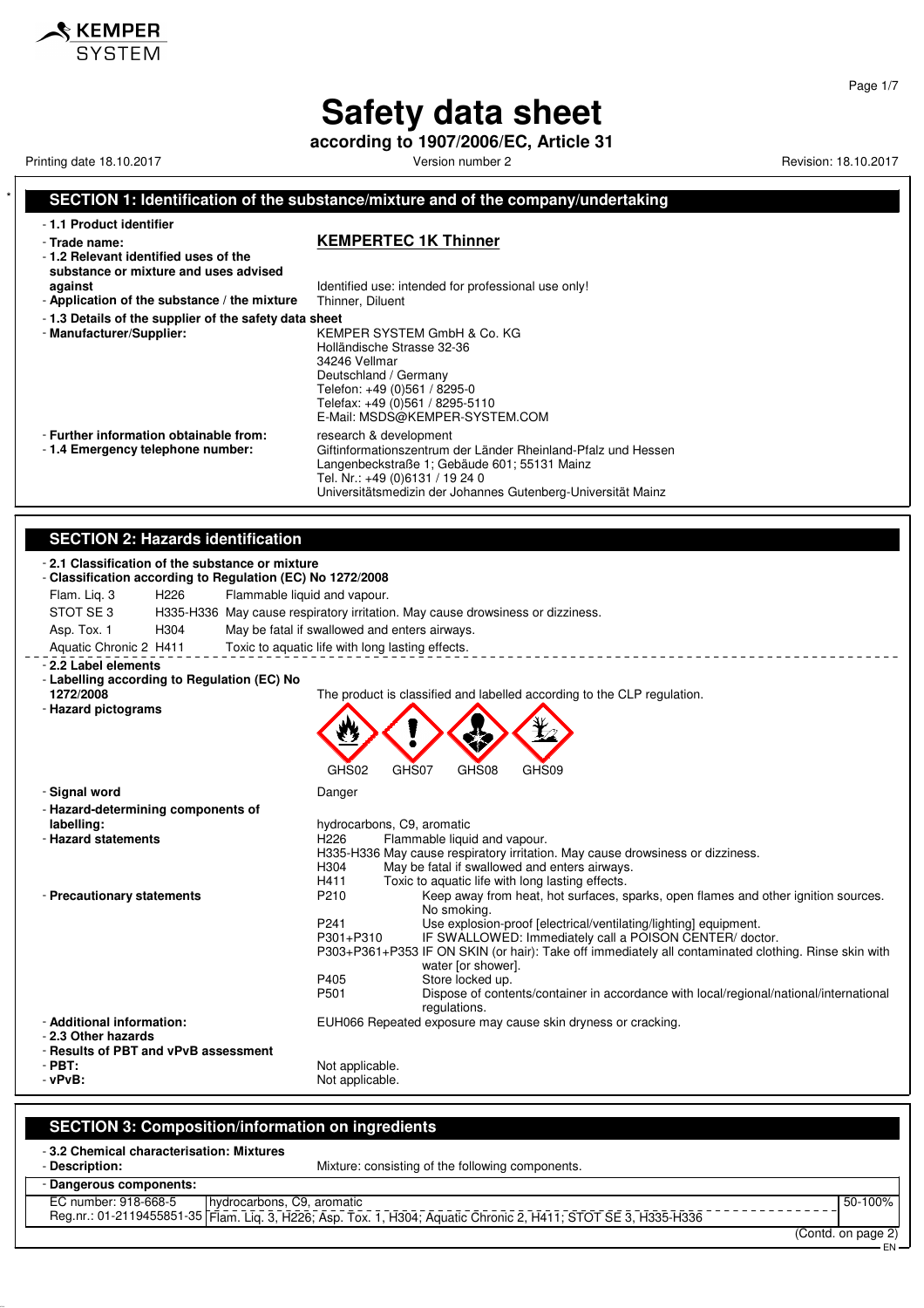

**according to 1907/2006/EC, Article 31**

Printing date 18.10.2017 **Printing date 18.10.2017** Version number 2 Revision: 18.10.2017

<u>SKEMPER</u> **SYSTEM** 

**Trade name: KEMPERTEC 1K Thinner**

- **Additional information:** For the wording of the listed hazard phrases refer to section 16.

(Contd. of page 1)

| <b>SECTION 4: First aid measures</b>      |                                                                                                                                      |
|-------------------------------------------|--------------------------------------------------------------------------------------------------------------------------------------|
| -4.1 Description of first aid measures    |                                                                                                                                      |
| - General information:                    | Immediately remove any clothing soiled by the product.                                                                               |
|                                           | Symptoms of poisoning may even occur after several hours; therefore medical observation for at least 48<br>hours after the accident. |
|                                           | Do not leave affected persons unattended.                                                                                            |
|                                           | Personal protection for the First Aider.                                                                                             |
|                                           | Take affected persons out of danger area and lay down.                                                                               |
| - After inhalation:                       | In case of unconsciousness place patient stably in side position for transportation.                                                 |
|                                           | Supply fresh air; consult doctor in case of complaints.                                                                              |
| - After skin contact:                     | Immediately wash with water and soap and rinse thoroughly.                                                                           |
|                                           | Seek medical treatment in case of complaints.                                                                                        |
| - After eve contact:                      | Rinse opened eve for several minutes under running water. If symptoms persist, consult a doctor.                                     |
|                                           | Protect unharmed eye.                                                                                                                |
| - After swallowing:                       | If symptoms persist consult doctor.                                                                                                  |
| -4.2 Most important symptoms and effects, |                                                                                                                                      |
| both acute and delayed                    | No further relevant information available.                                                                                           |
| -4.3 Indication of any immediate medical  |                                                                                                                                      |
| attention and special treatment needed    | No further relevant information available.                                                                                           |

| <b>SECTION 5: Firefighting measures</b> |                                                                                                                                                                  |
|-----------------------------------------|------------------------------------------------------------------------------------------------------------------------------------------------------------------|
| - 5.1 Extinguishing media               |                                                                                                                                                                  |
| - Suitable extinguishing agents:        | CO2, powder or water spray. Fight larger fires with water spray or alcohol resistant foam.<br>Use fire extinguishing methods suitable to surrounding conditions. |
| -5.2 Special hazards arising from the   |                                                                                                                                                                  |
| substance or mixture                    | Formation of toxic gases is possible during heating or in case of fire.                                                                                          |
| -5.3 Advice for firefighters            |                                                                                                                                                                  |
| - Protective equipment:                 | Do not inhale explosion gases or combustion gases.                                                                                                               |
| - Additional information                | Dispose of fire debris and contaminated fire fighting water in accordance with official regulations.                                                             |

### **SECTION 6: Accidental release measures**

| -6.1 Personal precautions, protective     |                                                                                                  |
|-------------------------------------------|--------------------------------------------------------------------------------------------------|
| equipment and emergency procedures        | Wear protective equipment. Keep unprotected persons away.                                        |
|                                           | Ensure adequate ventilation                                                                      |
|                                           | Keep away from ignition sources.                                                                 |
| - 6.2 Environmental precautions:          | Inform respective authorities in case of seepage into water course or sewage system.             |
|                                           | Do not allow to enter sewers/ surface or ground water.                                           |
|                                           | Prevent from spreading (e.g. by damming-in or oil barriers).                                     |
| -6.3 Methods and material for containment |                                                                                                  |
| and cleaning up:                          | Absorb with liquid-binding material (sand, diatomite, acid binders, universal binders, sawdust). |
|                                           | Dispose contaminated material as waste according to item 13.                                     |
|                                           | Do not flush with water or aqueous cleansing agents                                              |
| -6.4 Reference to other sections          | See Section 7 for information on safe handling.                                                  |
|                                           | See Section 8 for information on personal protection equipment.                                  |
|                                           | See Section 13 for disposal information.                                                         |

| <b>SECTION 7: Handling and storage</b>                             |                                                                                                                                                   |
|--------------------------------------------------------------------|---------------------------------------------------------------------------------------------------------------------------------------------------|
| -7.1 Precautions for safe handling                                 | Store in cool, dry place in tightly closed receptacles.<br>Ensure good ventilation/exhaustion at the workplace.<br>Prevent formation of aerosols. |
| - Information about fire - and explosion                           |                                                                                                                                                   |
| protection:                                                        | Keep ignition sources away - Do not smoke.<br>Protect against electrostatic charges.                                                              |
| - 7.2 Conditions for safe storage, including any incompatibilities |                                                                                                                                                   |
| - Storage:                                                         |                                                                                                                                                   |
| - Requirements to be met by storerooms and                         |                                                                                                                                                   |
| receptacles:                                                       | Store only in the original receptacle.                                                                                                            |

Page 2/7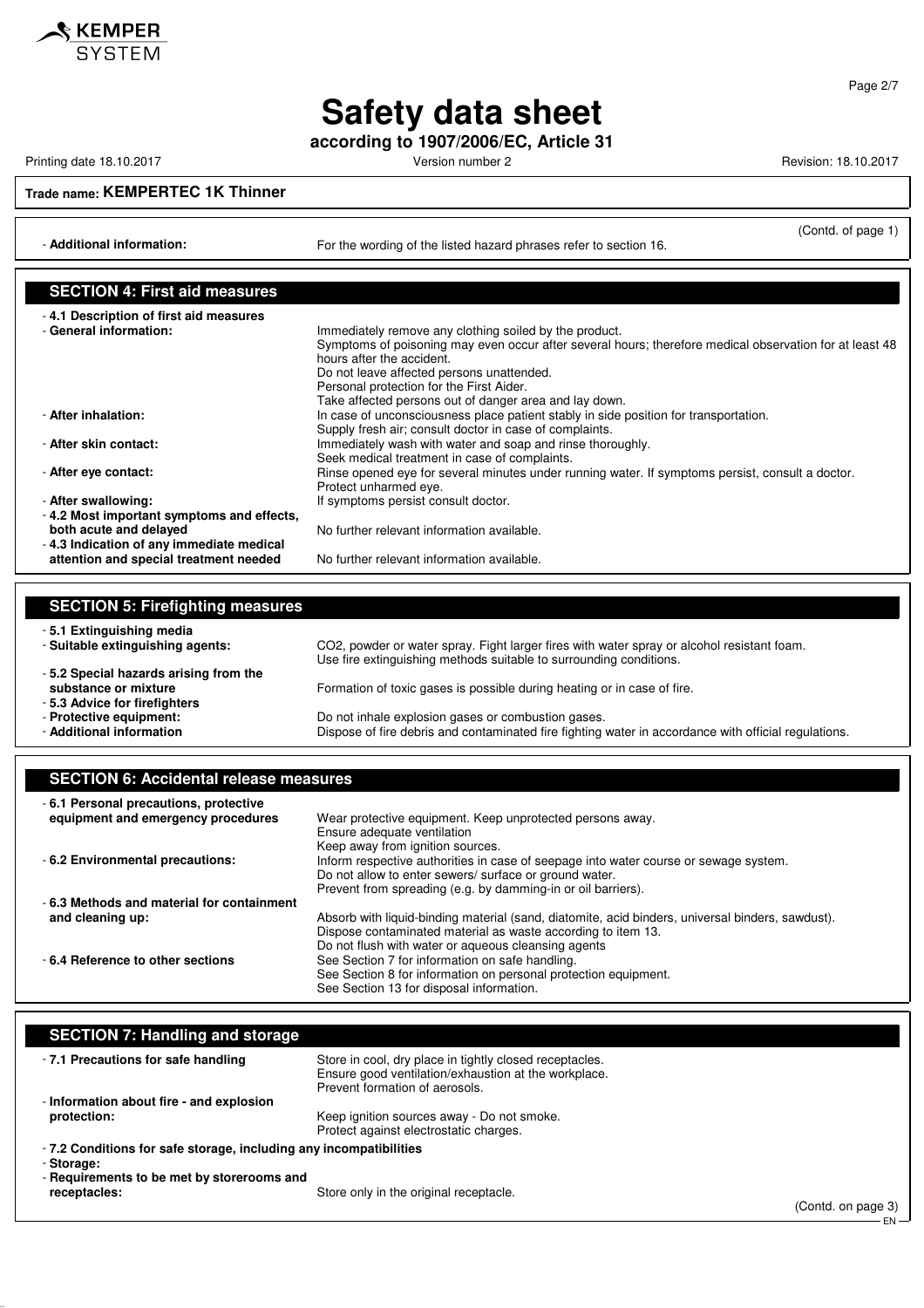

**according to 1907/2006/EC, Article 31**

Printing date 18.10.2017 **Printing date 18.10.2017** Version number 2 Revision: 18.10.2017

Page 3/7

## **Trade name: KEMPERTEC 1K Thinner**

|                                                                                                        | (Contd. of page 2)                                                                                                                                                                                    |
|--------------------------------------------------------------------------------------------------------|-------------------------------------------------------------------------------------------------------------------------------------------------------------------------------------------------------|
| - Information about storage in one common                                                              |                                                                                                                                                                                                       |
| storage facility:                                                                                      | Store away from foodstuffs.                                                                                                                                                                           |
| - Further information about storage                                                                    |                                                                                                                                                                                                       |
| conditions:                                                                                            | Protect from frost.<br>Store in dry conditions.                                                                                                                                                       |
|                                                                                                        | Keep container tightly sealed.                                                                                                                                                                        |
|                                                                                                        | Recommended storage temperature: 10-30 °C                                                                                                                                                             |
| - Storage class:                                                                                       | 3                                                                                                                                                                                                     |
| - 7.3 Specific end use(s)                                                                              | No further relevant information available.                                                                                                                                                            |
|                                                                                                        |                                                                                                                                                                                                       |
| <b>SECTION 8: Exposure controls/personal protection</b>                                                |                                                                                                                                                                                                       |
| - Additional information about design of                                                               |                                                                                                                                                                                                       |
| technical facilities:                                                                                  | No further data; see item 7.                                                                                                                                                                          |
| - 8.1 Control parameters                                                                               |                                                                                                                                                                                                       |
| - Ingredients with limit values that require monitoring at the workplace:<br>- Additional information: | The lists valid during the making were used as basis.                                                                                                                                                 |
| - 8.2 Exposure controls                                                                                |                                                                                                                                                                                                       |
| - Personal protective equipment:                                                                       |                                                                                                                                                                                                       |
| - General protective and hygienic measures:                                                            | The usual precautionary measures are to be adhered to when handling chemicals.                                                                                                                        |
|                                                                                                        | Keep away from foodstuffs, beverages and feed.                                                                                                                                                        |
|                                                                                                        | Immediately remove all soiled and contaminated clothing<br>Wash hands before breaks and at the end of work.                                                                                           |
|                                                                                                        | Avoid contact with the eyes and skin.                                                                                                                                                                 |
| - Respiratory protection:                                                                              | When used properly and under normal conditions, breathing protection is not required.                                                                                                                 |
|                                                                                                        | Use suitable respiratory protective device in case of insufficient ventilation.                                                                                                                       |
|                                                                                                        | Filter A/P2<br>Respiratory protection - Gas filters and combination filters according to EN 141                                                                                                       |
| - Protection of hands:                                                                                 |                                                                                                                                                                                                       |
|                                                                                                        |                                                                                                                                                                                                       |
|                                                                                                        | Protective gloves                                                                                                                                                                                     |
|                                                                                                        |                                                                                                                                                                                                       |
|                                                                                                        | Check protective gloves prior to each use for their proper condition.<br>Only use chemical-protective gloves with CE-labelling of category III.                                                       |
|                                                                                                        | The glove material has to be impermeable and resistant to the product/ the substance/ the                                                                                                             |
|                                                                                                        | preparation.                                                                                                                                                                                          |
|                                                                                                        | Selection of the glove material on consideration of the penetration times, rates of diffusion                                                                                                         |
|                                                                                                        | and the degradation<br>After use of gloves apply skin-cleaning agents and skin cosmetics.                                                                                                             |
| - Material of gloves                                                                                   | Recommended materials:                                                                                                                                                                                |
|                                                                                                        | Butyl rubber, BR                                                                                                                                                                                      |
|                                                                                                        | Recommended thickness of the material: $\geq 0.5$ mm                                                                                                                                                  |
| - Penetration time of glove material                                                                   | The determined penetration times according to EN 374 part III are not performed under practical<br>conditions. Therefore a maximum wearing time, which corresponds to 50% of the penetration time, is |
|                                                                                                        | recommended.                                                                                                                                                                                          |
| - As protection from splashes gloves made of                                                           |                                                                                                                                                                                                       |
| the following materials are suitable:                                                                  | Nitrile rubber, NBR                                                                                                                                                                                   |
|                                                                                                        | Recommended thickness of the material: $\geq 0.1$ mm<br>Penetration time (min.): <10                                                                                                                  |
| - Eye protection:                                                                                      |                                                                                                                                                                                                       |
|                                                                                                        | Tightly sealed goggles                                                                                                                                                                                |
|                                                                                                        |                                                                                                                                                                                                       |
|                                                                                                        |                                                                                                                                                                                                       |
| - Body protection:                                                                                     | Protective goggles and facial protection - Classification according to EN 166<br>Protective work clothing                                                                                             |
|                                                                                                        | Impervious protective clothing                                                                                                                                                                        |
|                                                                                                        |                                                                                                                                                                                                       |
|                                                                                                        |                                                                                                                                                                                                       |
| <b>SECTION 9: Physical and chemical properties</b>                                                     |                                                                                                                                                                                                       |
| -9.1 Information on basic physical and chemical properties                                             |                                                                                                                                                                                                       |

**Colour:** Colourless

(Contd. on page 4)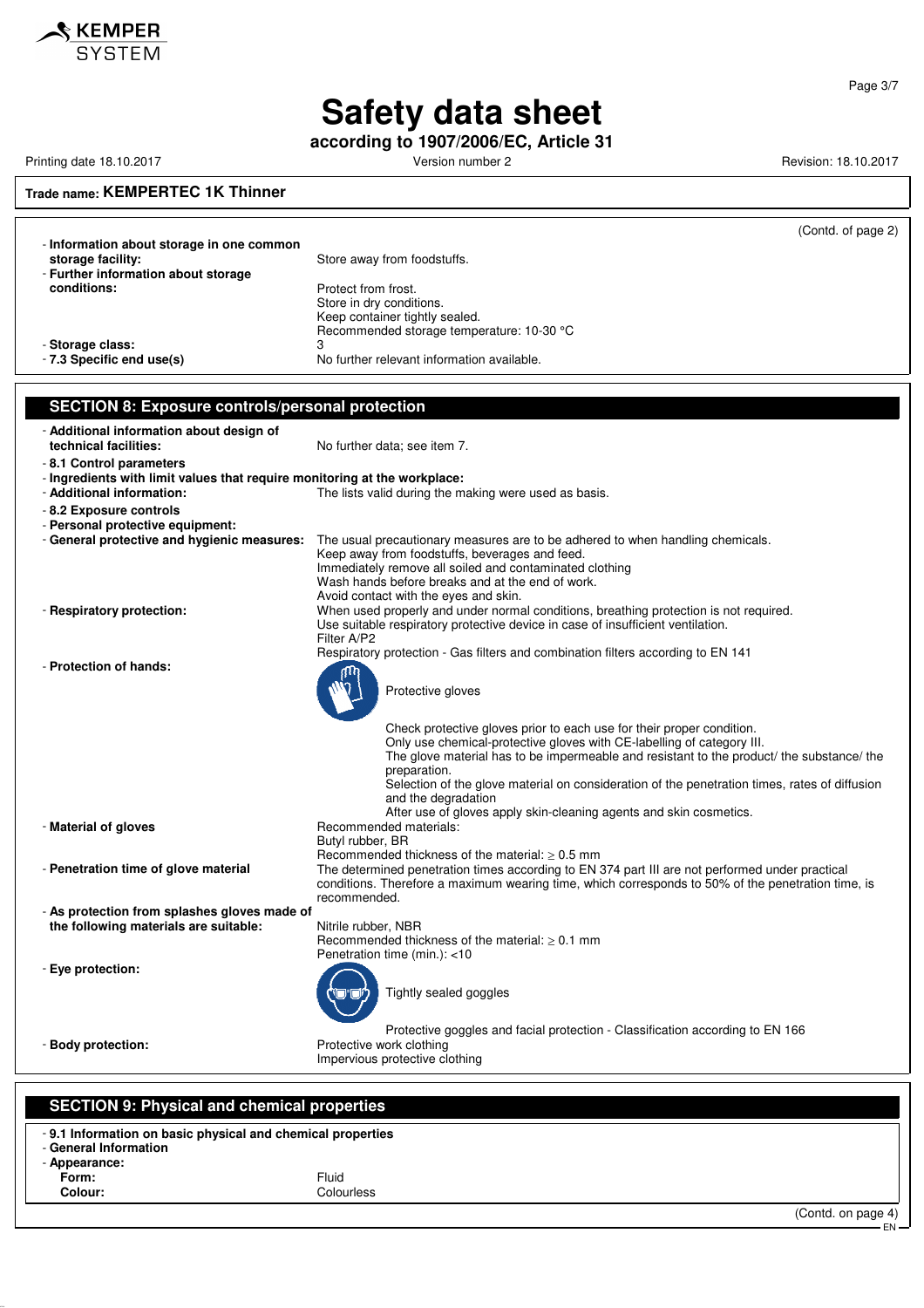**according to 1907/2006/EC, Article 31**

Printing date 18.10.2017 **Version number 2** Version number 2 Revision: 18.10.2017

### **Trade name: KEMPERTEC 1K Thinner**

|                                                                                                    | (Contd. of page 3)                                                                          |
|----------------------------------------------------------------------------------------------------|---------------------------------------------------------------------------------------------|
| - Odour:<br>- Odour threshold:                                                                     | Aromatic<br>Not determined.                                                                 |
| - pH-value:                                                                                        | Not determined.                                                                             |
| - Change in condition<br>Melting point/freezing point:<br>Initial boiling point and boiling range: | Undetermined.<br>Undetermined.                                                              |
| - Flash point:                                                                                     | 47 °C                                                                                       |
| - Flammability (solid, gas):                                                                       | Not applicable.                                                                             |
| - Ignition temperature:                                                                            |                                                                                             |
| Decomposition temperature:                                                                         | Not determined.                                                                             |
| - Auto-ignition temperature:                                                                       | Product is not selfigniting.                                                                |
| - Explosive properties:                                                                            | Product is not explosive. However, formation of explosive air/vapour mixtures are possible. |
| - Explosion limits:<br>Lower:<br>Upper:                                                            | Not determined.<br>Not determined.                                                          |
| - Density at 20 °C:<br>- Relative density<br>- Vapour density<br>- Evaporation rate                | $0.87$ g/cm <sup>3</sup><br>Not determined.<br>Not determined.<br>Not determined.           |
| - Solubility in / Miscibility with<br>water:                                                       | Not miscible or difficult to mix.                                                           |
| - Partition coefficient: n-octanol/water:                                                          | Not determined.                                                                             |
| - Viscosity:<br>Dynamic:<br>Kinematic at 23 °C:                                                    | Not determined.<br>$0.9$ mm $2/s$                                                           |
| - Solvent content:<br>VOC (EC)<br>- 9.2 Other information                                          | 100.00 %<br>No further relevant information available.                                      |

### **SECTION 10: Stability and reactivity** - **10.1 Reactivity 10.1 Reactivity 10.1 Reactivity 10.1 Reactivity 10.1** Reactivity - **10.2 Chemical stability** - **Thermal decomposition / conditions to be** No decomposition if used according to specifications.<br>No dangerous reactions known.

- **10.3 Possibility of hazardous reactions**<br>- 10.4 Conditions to avoid
- 
- 
- 
- 
- **10.4 Conditions to avoid**<br> **10.5 Incompatible materials:** No further relevant information available.
- **10.5 Incompatible materials:** No further relevant information available. - **10.6 Hazardous decomposition products:** No dangerous decomposition products known.

#### **SECTION 11: Toxicological information**

| -11.1 Information on toxicological effects                                |                                                                      |  |  |
|---------------------------------------------------------------------------|----------------------------------------------------------------------|--|--|
| - Acute toxicity                                                          | Based on available data, the classification criteria are not met.    |  |  |
| - LD/LC50 values relevant for classification:                             |                                                                      |  |  |
| hydrocarbons, C9, aromatic                                                |                                                                      |  |  |
| [LD50   > 3,492 mg/kg (rat) (OECD 401)<br>Oral                            |                                                                      |  |  |
| Dermal $ LD50  > 3,160$ mg/kg (rabbit) (OECD 402)                         |                                                                      |  |  |
| - Primary irritant effect:                                                |                                                                      |  |  |
| - Skin corrosion/irritation                                               | Based on available data, the classification criteria are not met.    |  |  |
| - Serious eve damage/irritation                                           | Based on available data, the classification criteria are not met.    |  |  |
| - Respiratory or skin sensitisation                                       | Based on available data, the classification criteria are not met.    |  |  |
| - CMR effects (carcinogenity, mutagenicity and toxicity for reproduction) |                                                                      |  |  |
| - Germ cell mutagenicity                                                  | Based on available data, the classification criteria are not met.    |  |  |
| - Carcinogenicity                                                         | Based on available data, the classification criteria are not met.    |  |  |
| - Reproductive toxicity                                                   | Based on available data, the classification criteria are not met.    |  |  |
| - STOT-single exposure                                                    | May cause respiratory irritation. May cause drowsiness or dizziness. |  |  |
| - STOT-repeated exposure                                                  | Based on available data, the classification criteria are not met.    |  |  |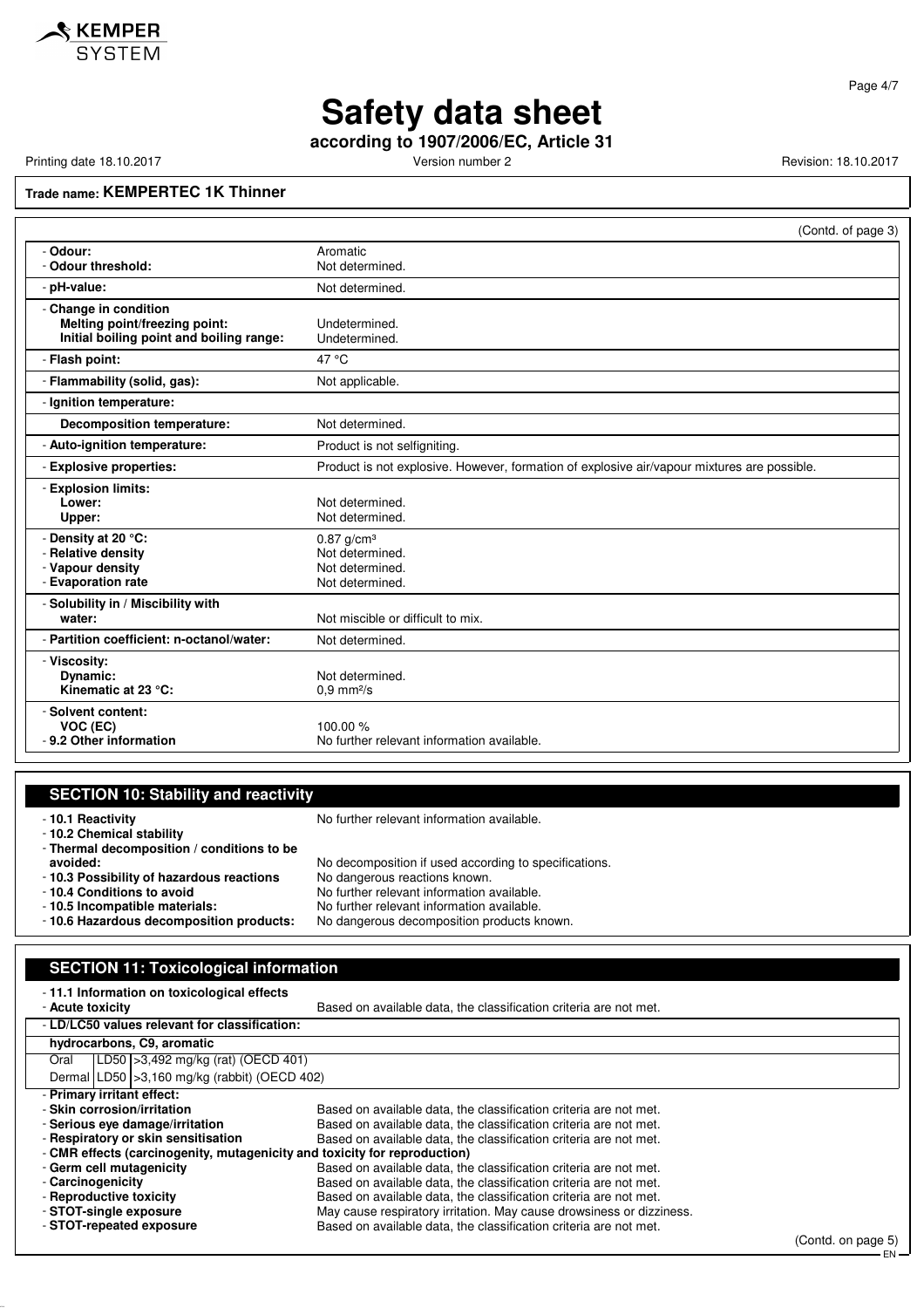

**according to 1907/2006/EC, Article 31**

Printing date 18.10.2017 **Version number 2** Version number 2 Revision: 18.10.2017

**Trade name: KEMPERTEC 1K Thinner**

- **Aspiration hazard** May be fatal if swallowed and enters airways.

(Contd. of page 4)

| <b>SECTION 12: Ecological information</b>                                                           |                                                                                                                                                       |
|-----------------------------------------------------------------------------------------------------|-------------------------------------------------------------------------------------------------------------------------------------------------------|
|                                                                                                     |                                                                                                                                                       |
| - 12.1 Toxicity<br>- Aquatic toxicity:                                                              |                                                                                                                                                       |
| hydrocarbons, C9, aromatic                                                                          |                                                                                                                                                       |
| LL 50 9.2 mg/l (Oncorhynchus mykiss (Regenbogenforelle)) (96h; OECD 203)                            |                                                                                                                                                       |
| EL50 2.9 mg/l (Pseudokirchneriella subcapitata) (72h; OECD 201)                                     |                                                                                                                                                       |
| 3.2 mg/l (Daphnia magna) (48h; OECD 202)                                                            |                                                                                                                                                       |
| EC50   > 99 mg/l (Belebtschlamm) (10 min.; OECD 209)                                                |                                                                                                                                                       |
| - 12.2 Persistence and degradability                                                                | No further relevant information available.                                                                                                            |
| - 12.3 Bioaccumulative potential                                                                    | No further relevant information available.                                                                                                            |
| - 12.4 Mobility in soil                                                                             | No further relevant information available.                                                                                                            |
| - Ecotoxical effects:                                                                               |                                                                                                                                                       |
| - Remark:                                                                                           | Toxic for fish                                                                                                                                        |
| - Additional ecological information:                                                                |                                                                                                                                                       |
| - General notes:                                                                                    | Water hazard class 2 (German Regulation) (Self-assessment): hazardous for water                                                                       |
|                                                                                                     | Do not allow product to reach ground water, water course or sewage system.<br>Danger to drinking water if even small quantities leak into the ground. |
|                                                                                                     | Also poisonous for fish and plankton in water bodies.                                                                                                 |
|                                                                                                     | Toxic for aquatic organisms                                                                                                                           |
| -12.5 Results of PBT and vPvB assessment                                                            |                                                                                                                                                       |
| $-$ PBT:                                                                                            | Not applicable.                                                                                                                                       |
| $-vPvB$ :                                                                                           | Not applicable.                                                                                                                                       |
| - 12.6 Other adverse effects                                                                        | No further relevant information available.                                                                                                            |
|                                                                                                     |                                                                                                                                                       |
| <b>SECTION 13: Disposal considerations</b>                                                          |                                                                                                                                                       |
|                                                                                                     |                                                                                                                                                       |
| - 13.1 Waste treatment methods<br>- Recommendation                                                  |                                                                                                                                                       |
|                                                                                                     | Must not be disposed together with household garbage. Do not allow product to reach sewage system.<br>Disposal according to official regulations      |
| - European waste catalogue                                                                          |                                                                                                                                                       |
| 08 04 09*<br>waste adhesives and sealants containing organic solvents or other hazardous substances |                                                                                                                                                       |
| 08 04 10                                                                                            | I waste adhesives and sealants other than those mentioned in 08 04 09                                                                                 |
| - Uncleaned packaging:                                                                              |                                                                                                                                                       |
| - Recommendation:                                                                                   | Disposal must be made according to official regulations.                                                                                              |

**SECTION 14: Transport information** - **14.1 UN-Number** - **ADR, IMDG, IATA** UN3295 - **14.2 UN proper shipping name** - **ADR** 3295 HYDROCARBONS, LIQUID, N.O.S., ENVIRONMENTALLY HAZARDOUS HYDROCARBONS, LIQUID, N.O.S. (hydrocarbons, C9, aromatic), MARINE POLLUTANT - **IATA** HYDROCARBONS, LIQUID, N.O.S. - **14.3 Transport hazard class(es)** - **ADR** - **Class** 3 (F1) Flammable liquids. (Contd. on page 6)

EN

Page 5/7

<u>SKEMPER</u> **SYSTEM**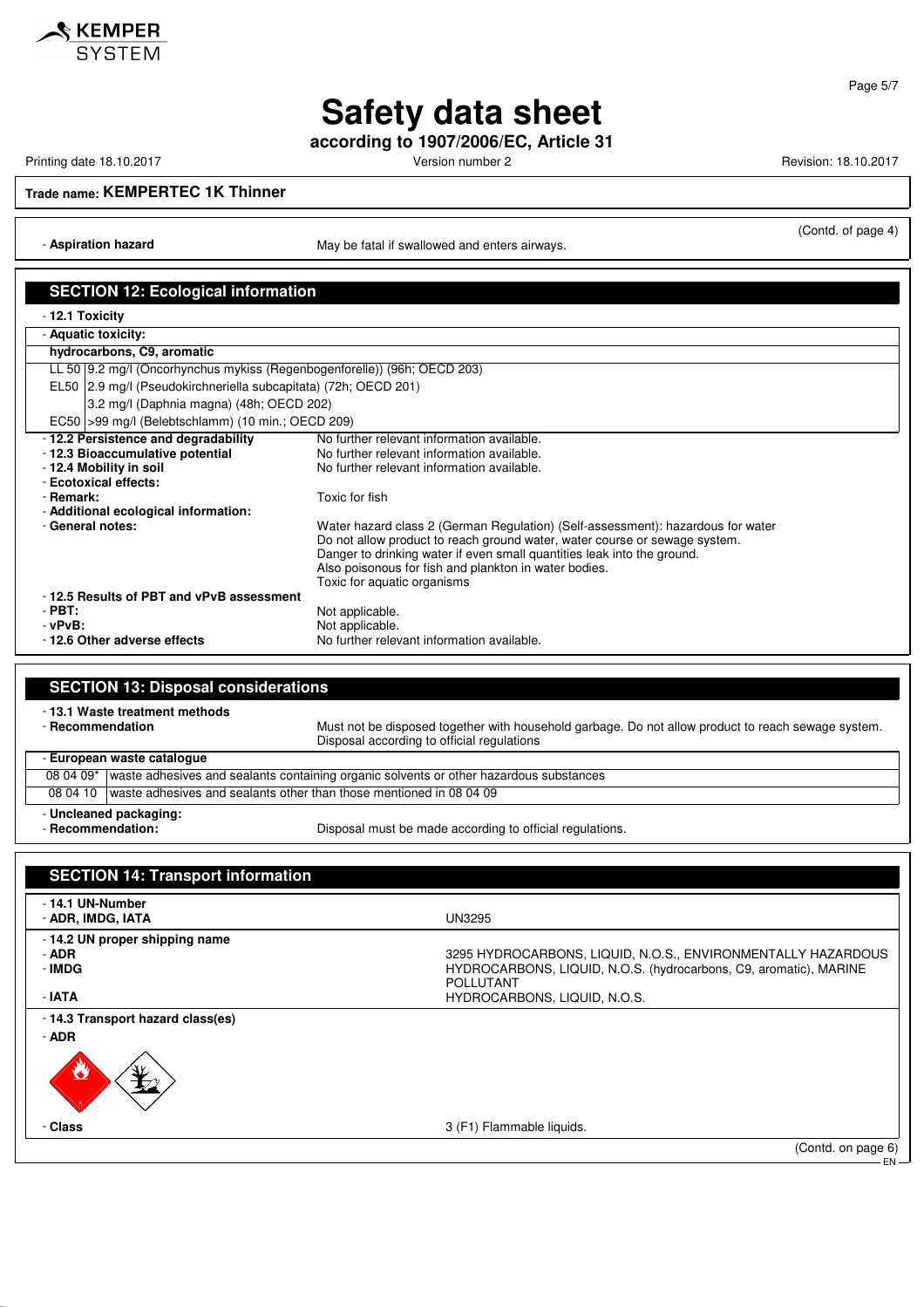

Page 6/7

EN

# **Safety data sheet**

**according to 1907/2006/EC, Article 31**

Printing date 18.10.2017 **Version number 2** Version number 2 Revision: 18.10.2017

### **Trade name: KEMPERTEC 1K Thinner**

|                                                                      | (Contd. of page 5)                                                                                                     |
|----------------------------------------------------------------------|------------------------------------------------------------------------------------------------------------------------|
| - Label                                                              | 3                                                                                                                      |
| - IMDG                                                               |                                                                                                                        |
| - Class<br>- Label                                                   | 3 Flammable liquids.<br>3                                                                                              |
| - IATA                                                               |                                                                                                                        |
| - Class<br>- Label                                                   | 3 Flammable liquids.<br>3                                                                                              |
| - 14.4 Packing group<br>- ADR, IMDG, IATA                            | III                                                                                                                    |
| - 14.5 Environmental hazards:                                        | Product contains environmentally hazardous substances: hydrocarbons, C9,<br>aromatic                                   |
| - Marine pollutant:<br>- Special marking (ADR):                      | Yes<br>Symbol (fish and tree)<br>Symbol (fish and tree)                                                                |
| - 14.6 Special precautions for user                                  | Warning: Flammable liquids.                                                                                            |
| - Danger code (Kemler):                                              | 30                                                                                                                     |
| - EMS Number:                                                        | $F-E.S-D$                                                                                                              |
| - Stowage Category                                                   | A                                                                                                                      |
| - 14.7 Transport in bulk according to Annex II of Marpol and the IBC |                                                                                                                        |
| Code                                                                 | Not applicable.                                                                                                        |
| - Transport/Additional information:                                  |                                                                                                                        |
| - ADR<br>- Limited quantities (LQ)<br>- Excepted quantities (EQ)     | 5L<br>Code: E1<br>Maximum net quantity per inner packaging: 30 ml<br>Maximum net quantity per outer packaging: 1000 ml |
| - Transport category<br>- Tunnel restriction code                    | 3<br>D/E                                                                                                               |
| - IMDG                                                               |                                                                                                                        |
| - Limited quantities (LQ)                                            | 5L                                                                                                                     |
| - Excepted quantities (EQ)                                           | Code: E1                                                                                                               |
|                                                                      | Maximum net quantity per inner packaging: 30 ml<br>Maximum net quantity per outer packaging: 1000 ml                   |
| - UN "Model Regulation":                                             | UN 3295 HYDROCARBONS, LIQUID, N.O.S., 3, III, ENVIRONMENTALLY<br><b>HAZARDOUS</b>                                      |

#### **SECTION 15: Regulatory information**

- **15.1 Safety, health and environmental regulations/legislation specific for the substance or mixture** - **Directive 2012/18/EU** - **Named dangerous substances - ANNEX I** None of the ingredients is listed.<br>- Seveso category **E2 Hazardous to the Aquatic Er** E2 Hazardous to the Aquatic Environment P5c FLAMMABLE LIQUIDS - **Qualifying quantity (tonnes) for the application of lower-tier requirements** 200 t - **Qualifying quantity (tonnes) for the application of upper-tier requirements** 500 t - **REGULATION (EC) No 1907/2006 ANNEX XVII** Conditions of restriction: 3 - **National regulations:** - **Information about limitation of use:** Employment restrictions concerning juveniles must be observed. (Contd. on page 7)